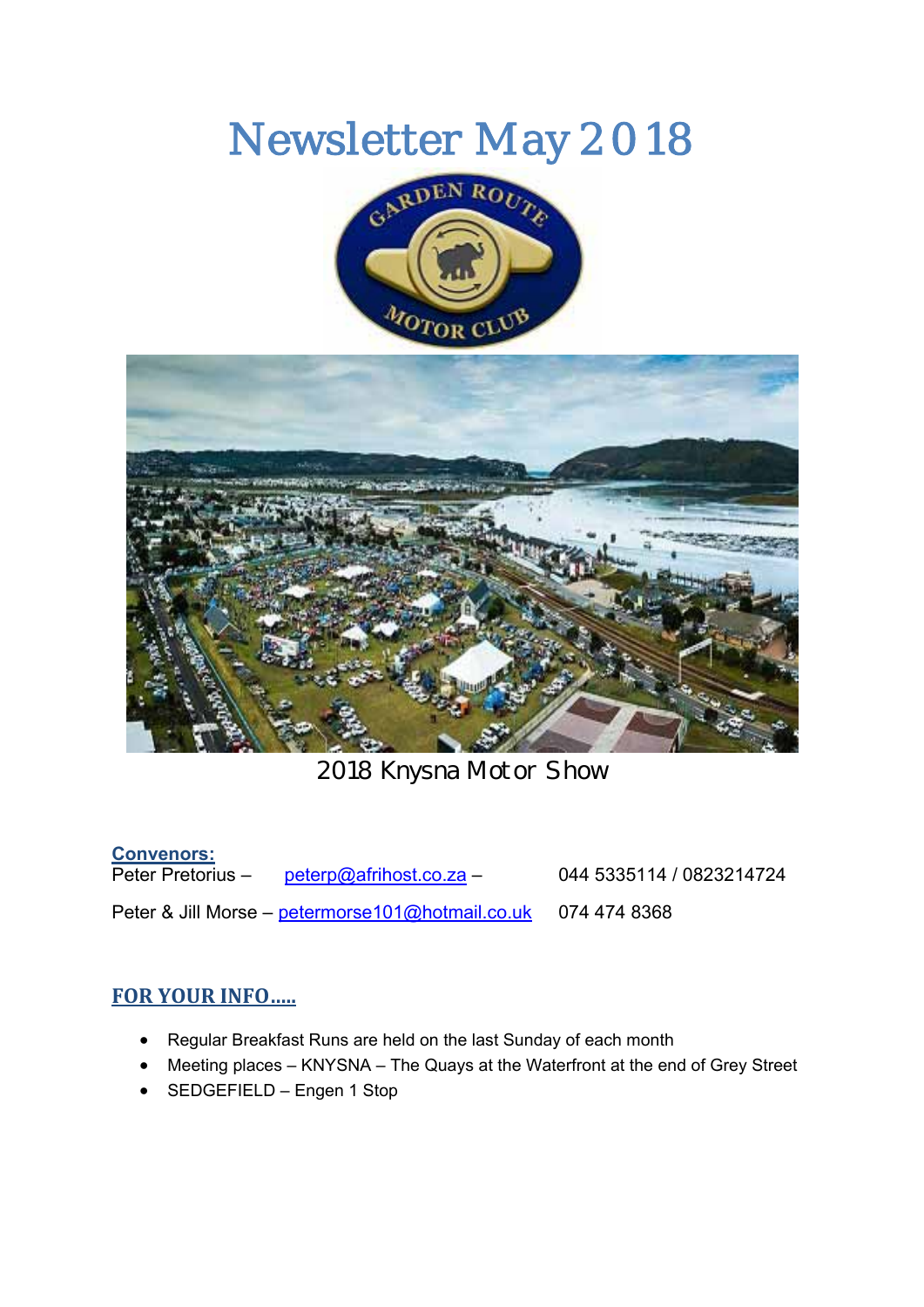## **2018 GRMC CALENDAR OF EVENTS**

|                           | $4 - 5 - 6$<br>$Fri-Sun$  | JAGUAR SIMOLA HILLCLIMB                                                                                                                       |                  |
|---------------------------|---------------------------|-----------------------------------------------------------------------------------------------------------------------------------------------|------------------|
|                           | 19&20th                   | <b>LAST NIGHT OF THE PROMS - PE</b>                                                                                                           | ALL              |
|                           | $27TH$ Sun                | <b>BREAKFAST RUN - Moss &amp; Maple,</b><br>the Crags. Depart 09h00 CX Quays                                                                  | ALL              |
| Ele fucky month,<br>June. | 10 June                   | Sunday Buffet Lunch @ Wilderness<br>Hotel. R145 p/p. 12h00 for 12.30. Please<br>confirm with Dennis Cook by 4 June<br>cookdennis001@gmail.com | ALL              |
|                           | 12th                      | Sop 'n Dop - Pembreys. 6pm at<br>venue                                                                                                        | All              |
|                           | $24$ <sup>TH</sup> -Sun   | <b>BREAKFAST RUN - ZUCCINIS</b>                                                                                                               | All              |
| luiv                      | 10th Tues                 | Quiz night & Supper @ Belvidere Manor<br>6pm at Venue                                                                                         | AII              |
|                           | $15$ <sup>th</sup> Sun    | Tsitsikamma Memorial run                                                                                                                      | ALL              |
|                           | 29th Sun                  | <b>BRAKFAST RUN - Moss &amp; Maple</b>                                                                                                        | ALL              |
| Holy shit it's already    | $14 - 17$                 | MG ORGANISED TOUR to Nuy<br><b>Valley &amp; Arniston</b>                                                                                      | ALL              |
|                           | 19th Sun                  | <b>GRMC AGM</b>                                                                                                                               | <b>GRMC ONLY</b> |
|                           | 26 <sup>th</sup> Sun      | <b>BREAKFAST RUN - ZUCCINIS</b>                                                                                                               | ALL              |
|                           | $7 - 18$ Tour             | <b>AUSTIN HEALEY TOUR</b>                                                                                                                     | <b>GRMC ONLY</b> |
|                           | 14-16th                   | TWO NIGHT TOUR TO GRAAF<br><b>REINETT</b>                                                                                                     | ALL              |
|                           | 19th Wed                  | Fun Run, ending with lunch<br>Mosselbay                                                                                                       | All              |
|                           | $.30$ <sup>TH</sup> - Sun | <b>BREAKFAST RUN - POT LUCK -</b><br><b>PLETT</b>                                                                                             | ALL              |
|                           |                           |                                                                                                                                               |                  |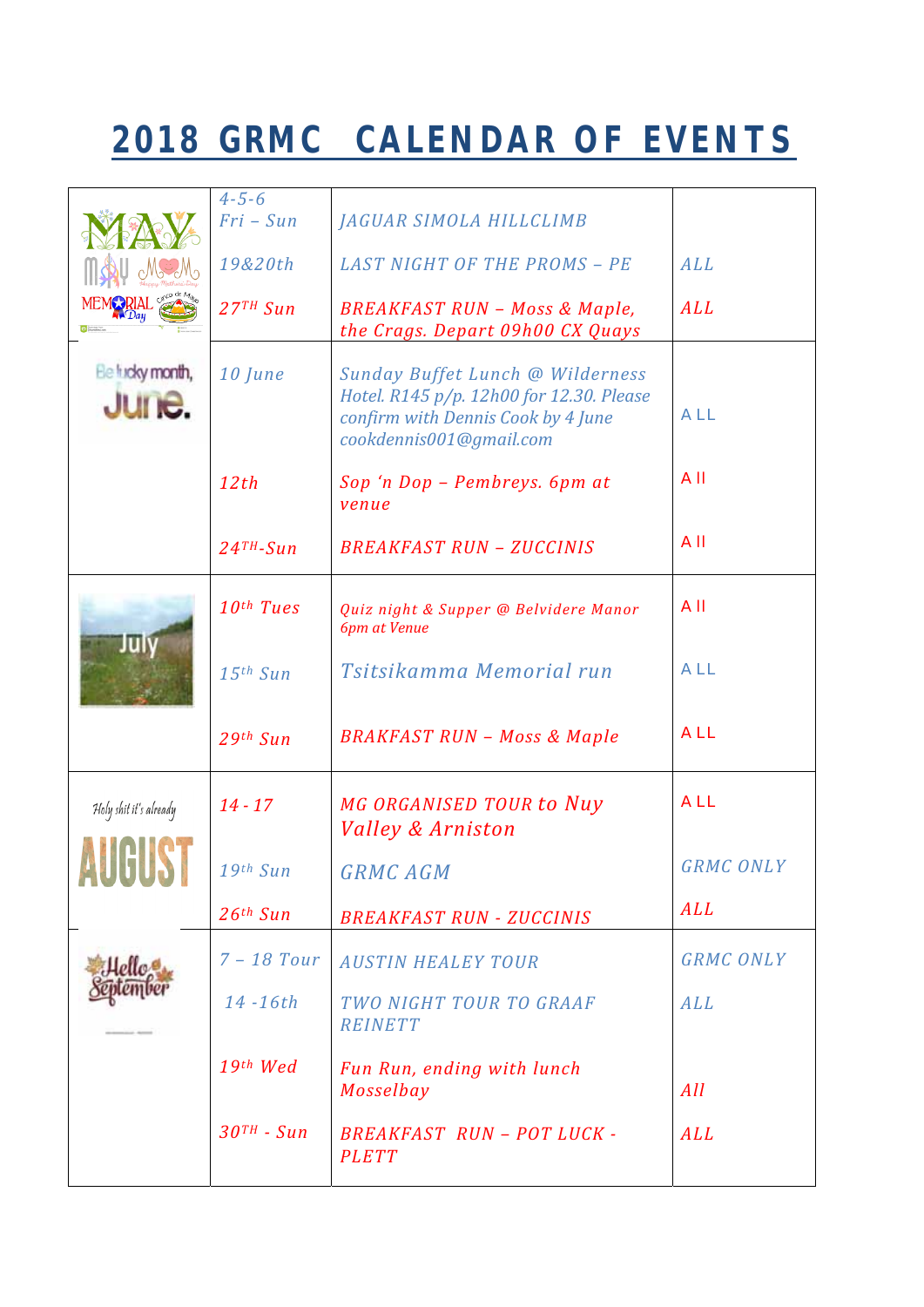|         | 14th Sun                | <b>CENTURY CLASSIC CAR RUN (100</b><br><b>KM RUN / LUNCH (AGE OF DRIVER</b><br>& CAR MUST EQUAL MIN OF 100<br>YEARS) | ALL              |
|---------|-------------------------|----------------------------------------------------------------------------------------------------------------------|------------------|
|         | $21st$ Sun              | Bring & Braai @ The Slades,<br>Harkerville                                                                           | All              |
|         | $28 - 29th$             | <b>MG T-TYPE TOUR</b>                                                                                                | <b>MG ONLY</b>   |
|         | $28th$ Sun              | <b>BREAKFAST RUN - ZUCCINIS</b>                                                                                      | ALL              |
| wember! | 24 or 25 <sup>th</sup>  | GRMC XMAS LUNCH                                                                                                      | <b>GRMC ONLY</b> |
|         | 25 <sup>th</sup>        | <b>BREAKFAST RUN- Moss &amp; Maple</b><br>depart 09h00 Knysna Quays                                                  | <b>ALL</b>       |
|         | 30 <sup>th</sup> Friday | Prawn Braai Angling Club - MG<br>members Only                                                                        | <b>MG ONLY</b>   |
|         | 7 <sup>th</sup> Fri     | STREET BRAAI - GASOLINE ALLEY                                                                                        | <b>ALL</b>       |
|         | 14 <sup>th</sup> Fri    | <b>Model Railway Exhibition George</b>                                                                               | <b>ALL</b>       |
|         |                         |                                                                                                                      |                  |

### **Chairman's Chirp**

The GRMC major event of the year, the Knysna Motor Show, took place in perfect weather conditions on April 29. While you have been kept updated with all the press releases and the wrapup of the event it is worth reflecting on the achievements of the 2018 Knysna Motor Show (KMS). In 2012 we set a vision for the KMS to be recognised as one of the best motors shows in SA and to become a national event, drawing participants and the public from across SA. As part of the vision , we did not want the KMS to become the largest motor show in SA, but instead the focus had to be in attracting top, quality, rare and interesting vehicles, all to be displayed in a unique format. A prime decision to achieve this objective was to make the KMS an "invitation only "event. Prior to this decision, the KMS was primary driven as a charity event. With the new vision the focus was shifted to staging the best motor show , with surplus funds being donated to charity . In 2012 the event consisted of mainly GRMC and MG member vehicles. A total of 180 vehicles were displayed and an estimated 2000 people attended the motor show. Over the years steady progress was made towards achieving the KMS vision. This, to a large extent , can be attributed to the small KMS organising committee who dedicated many hours of their own time over a 4 to 5 month period each year. Three years ago it was recognised that to track the path of continues improvement and the costs to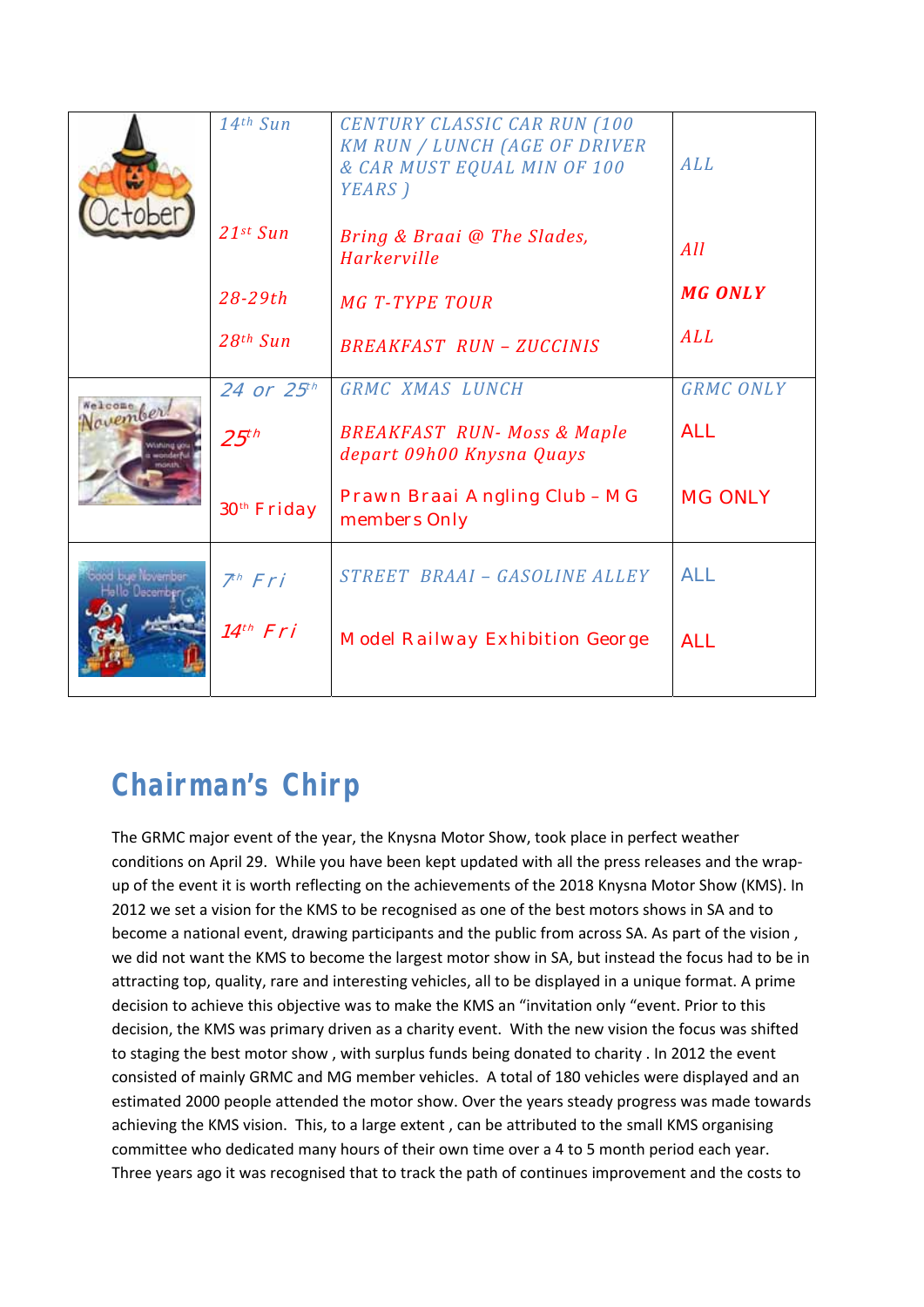stage the event, a major sponsorship was needed. We set out to find a major sponsor. This was a lengthy process, and having approached several potential sponsors we were successful in attracting Sanlam Private Wealth, who has now sponsored the KMS in 2017 and 2018. While the sponsorship value was about one third of the actual expenses to stage the 2018 KMS, it greatly assisted us in taking the KMS to a new level and added an element of exclusivity. While there certainly are still areas of improvement, the 2018 KMS has pretty much achieved the vision adopted in 2012, some 7 years ago.

The 2018 KMS has been rated as a great success by many. An estimated 8000 people attended the event with gate takings reaching a record level of R294,000 ( excluding sponsorship and sale of stands ) . This compares with 2000 people attending and gate takings of R24,000 in 2012. However costs, to stage the KMS at the level achieved in 2018, have risen dramatically from a base of R12,000 in 2012 to R275,000 in 2018. Over the period 2012 up to 2017, it is worth mentioning that R400,000 has been donated to charity. We are still in the process of resolving certain issues before we can announce the amount to be donated to charity in 2018. Once this has been clarified you will be advised.

The reason for sketching the above is that we are at the crossroads again regarding the next phase of the Knysna Motor Show. The key elements are, do we have GRMC members who are willing to commit the time to take the KMS into the future years and the importance and need to secure sponsorship monies . Please give this some thought as it will be a major item for discussion at the AGM scheduled for August 19. It will be great to let me have your comments and thoughts ‐ please let me have them.

In conclusion on the 2018 KMS , a special thanks must go to the 2018 KMS committee ‐ Cedric Parker , Allan Waterston , Brian Gibson , Jill Morse , Peter Morse , Ann Griffiths , Brian Dowding and Peter Turner . This is the team that made the 2018 KMS the success that was achieved. To Karin Gibson who took care of the toiletries for the toilets and even setting up of a station to change babies nappies !!! . To Anne Parker who was always around to support where ever needed. Lastly to the GRMC and MG members who assisted with the laying out of the display areas and the marshals who assisted with the parking of participants cars. Well done to all !!!.

While we were still wrapping up the KMS, some of us were back on duty to support the MG Club with their pit and crowd control responsibilities at the Jaguar Simola Hillclimb. To those who assisted many thanks for your support. The event, over the three days ,was run in perfect weather conditions and a record crowd of 17,000 attended. It is amazing how the hillclimb record gets broken every year. This year Andre Bezuidenhout, with his purpose built hillclimb race car, shattered the 1.9 KM distance and achieved a time of 35.528 seconds . This is achieving an average of 192.5km/h from a standing start. If you are a petrol head and did not volunteer to assist , please do so for the 2019 event . The area of marshalling brings you right into the pits and close to where the action is. To Bruce Henderson and the team, well done and I am sure that the donation to be received from the Hillclimb organisers , will again be used for a needy community project..

With the hectic 5 months now behind us we can focus on enjoying the upcoming events. The group that went to the "Last Night of the Proms "in Port Elizabeth all had an enjoyable weekend. The show, with conductor Richard Cock, always is a hit and a must see for next year. You have seen my notes regarding the Buffet lunch at the Wilderness hotel on Sunday June 10<sup>th</sup>. If you have not given your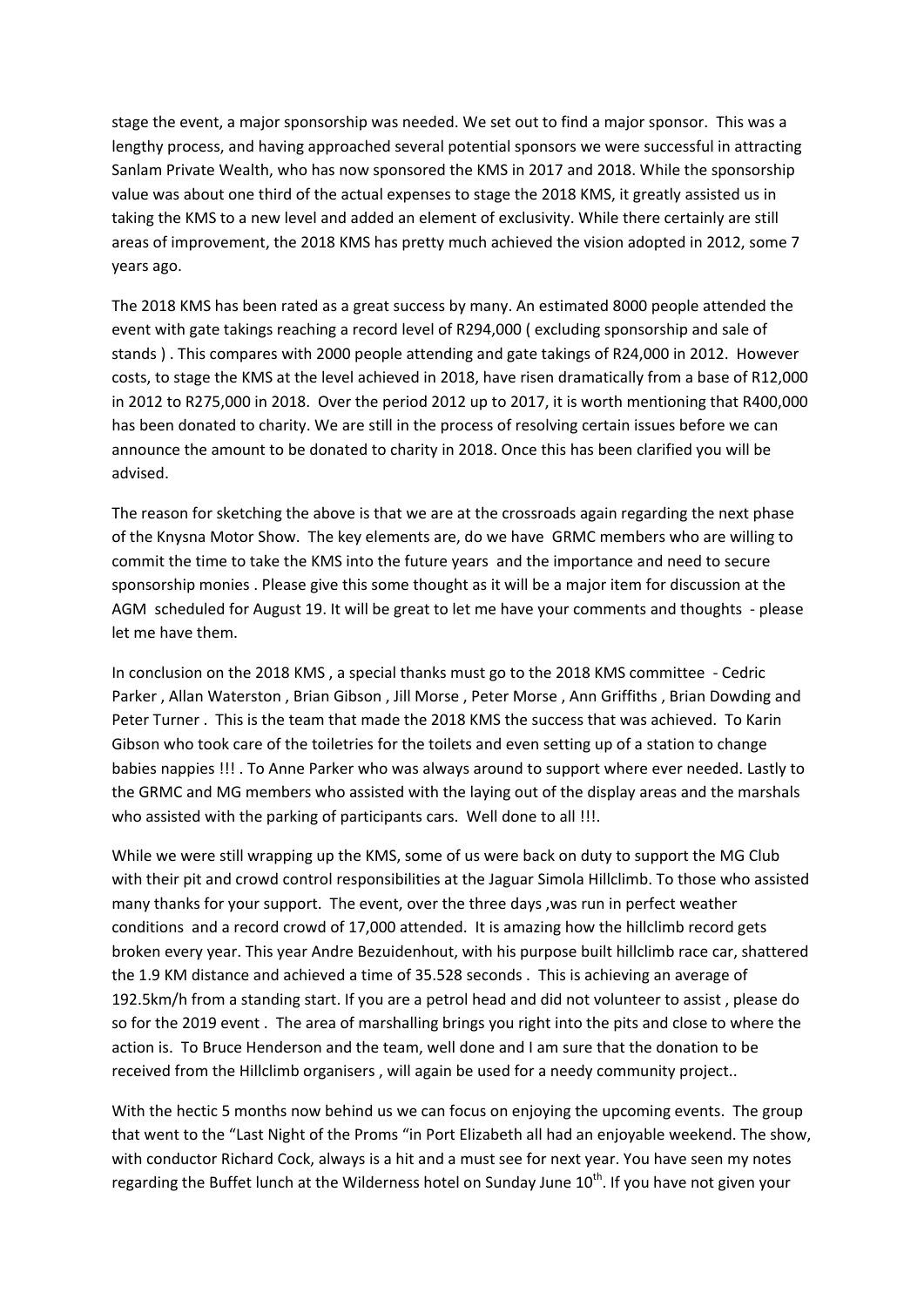name to Dennis Cook - cookdenni001@gmail.com or cell no 072 122 9318 - please do so before June 4.

If you have any good stories or contributions for the newsletter, please forward them to Sylvia ‐ sylvia.vintagerose@gmail.com . We seemed to get very little input from our membership and I am sure that your input will enhance the monthly newsletter.

Until next time and enjoy the ride,

Peter

### *HAPPY BIRTHDAY -June 2018*

30th Peter Vadas 30th Elaine Marais

1<sup>st</sup> Gwen Lilleike 2<sup>nd</sup> John Day 3<sup>rd</sup> Linda McEwan 5th Susan Dowding 8th June Turner 13th Pam Waterston 17<sup>th</sup> Brian Bruce 17<sup>th</sup> Jolene Cool 17<sup>th</sup> Jane Cordell 18<sup>th</sup> Haydn Franklin 20<sup>th</sup> Bert Grobelaar 20<sup>th</sup> Lynne Dean<br>21<sup>st</sup> Linn Putter 23<sup>rd</sup> Jane Wilde 28<sup>th</sup> Mike Stuart  $23$ <sup>rd</sup> Jane Wilde  $28$ <sup>th</sup> Mike Stuart 28th Evelyn Cronje 28th Paula Koncki 29th Brian Madeley

#### **OUR LOCAL BOYS SHINE AT THE JAGUAR SIMOLA HILLCLIMB 2018**

Two of our members, father and son team Ron and Peter Hollis, achieved success in the Simola Hillclimb held early in May. Entered on Classic Car Friday, both campaigned their regular cars for this popular event.

Peter's 1964 MG Midget received some special attention since the last year's event, aimed at making his car more competitive. The Midget was further stripped and lightened, enjoyed some engine and handling upgrades and was treated to new wheels shod with special semislick tyres. Peter used all of this to good effect, winning Class H4 for pre 1965 single seater and road race cars, achieving a sub 1 minute time in the class final, and beating some pretty serious contenders on the way. He now holds the course record for the fastest ascent in a car powered by a BMC/Leyland A Series engine (as originally fitted to Mini's and Midgets), and he was also the quickest MG at this year's event.

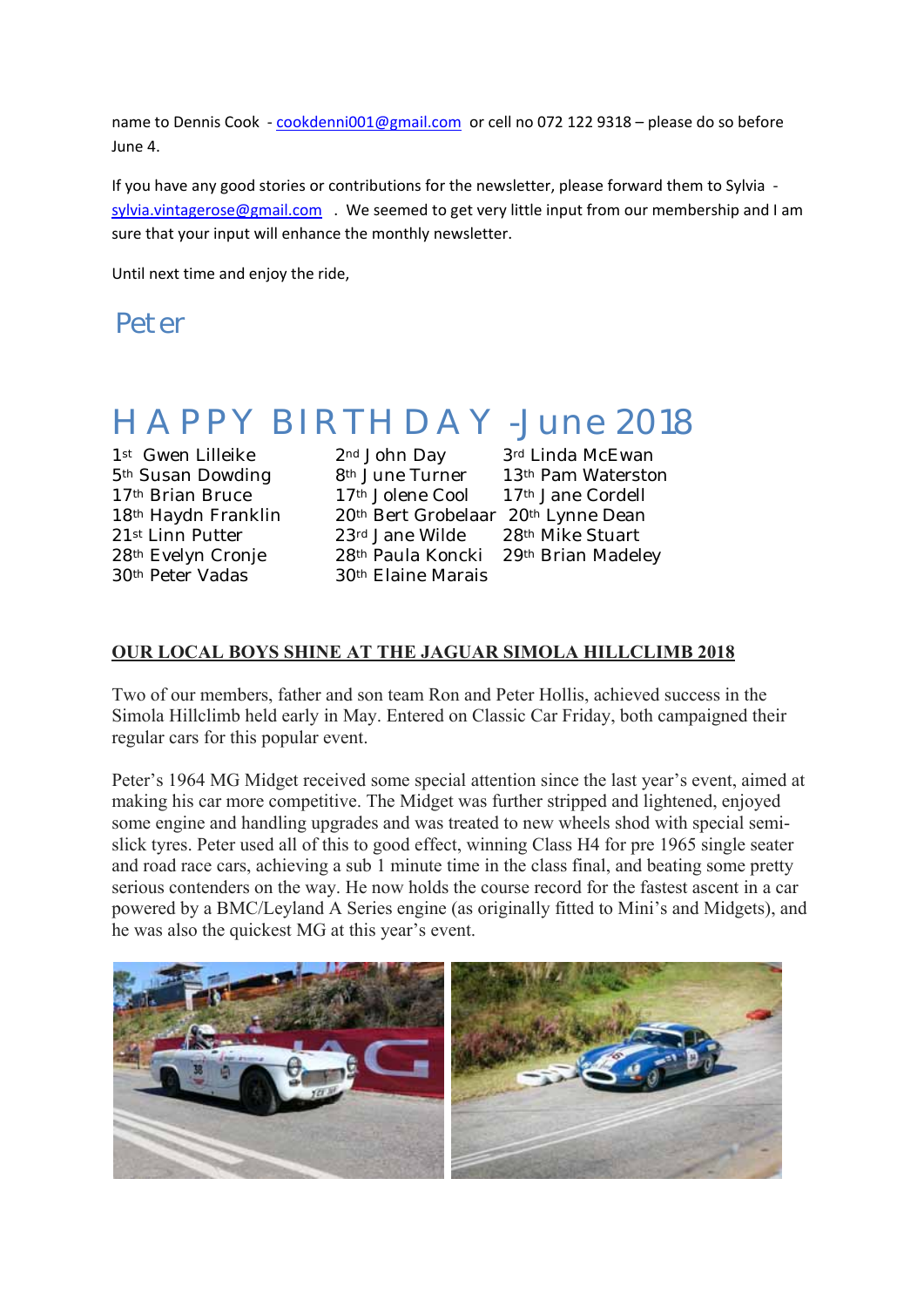Ron again entered his well-known 4.2 litre E Type Jaguar and managed to win Class H2 for pre 1965 road cars. It seems practice makes perfect, since Ron has now competed in the event 8 out of the 9 times it has been held, and he achieved his fastest time ever during the 2<sup>nd</sup> practice session (56.2 seconds for the 1.9 km ascent). This was the first time that either of the pair achieved 1<sup>st</sup> in class results. Fortunately neither car experienced any problems and both could be driven home in one piece afterwards, so "for us it was a perfect event" says Ron.



WELL DONE Ron and Peter!!

# *Thank you….*

To the members of the Garden Route Motor Club,

On behalf of all the staff, patients and volunteers here at Knysna Sedgefield Hospice I would like to thank the organising committee of the Knysna Motor Show for allowing us the opportunity to have a pancake stall at the recent event.

Being able to raise much needed funds while being able to interact with the public and prospective donors was invaluable. We thoroughly enjoyed part of such a well-run and attended event, fun was had by all!

We have 240 registered patients on average per month and it costs our organisation between

R1800 ‐ R2200 for our terminal patients per visit per month. This cost includes home visits up to 3 or 4 times per week. The patient and their family are visited by one of our qualified palliative care nurses, our medical doctor, a care worker and a social worker to deliver the quality inter‐disciplinary care that we pride ourselves on. We provide this service at no cost to the patient or their family. As a non‐profit organisation we rely on donations and fund raising in order for us to be able to deliver these 5 star accredited palliative care services.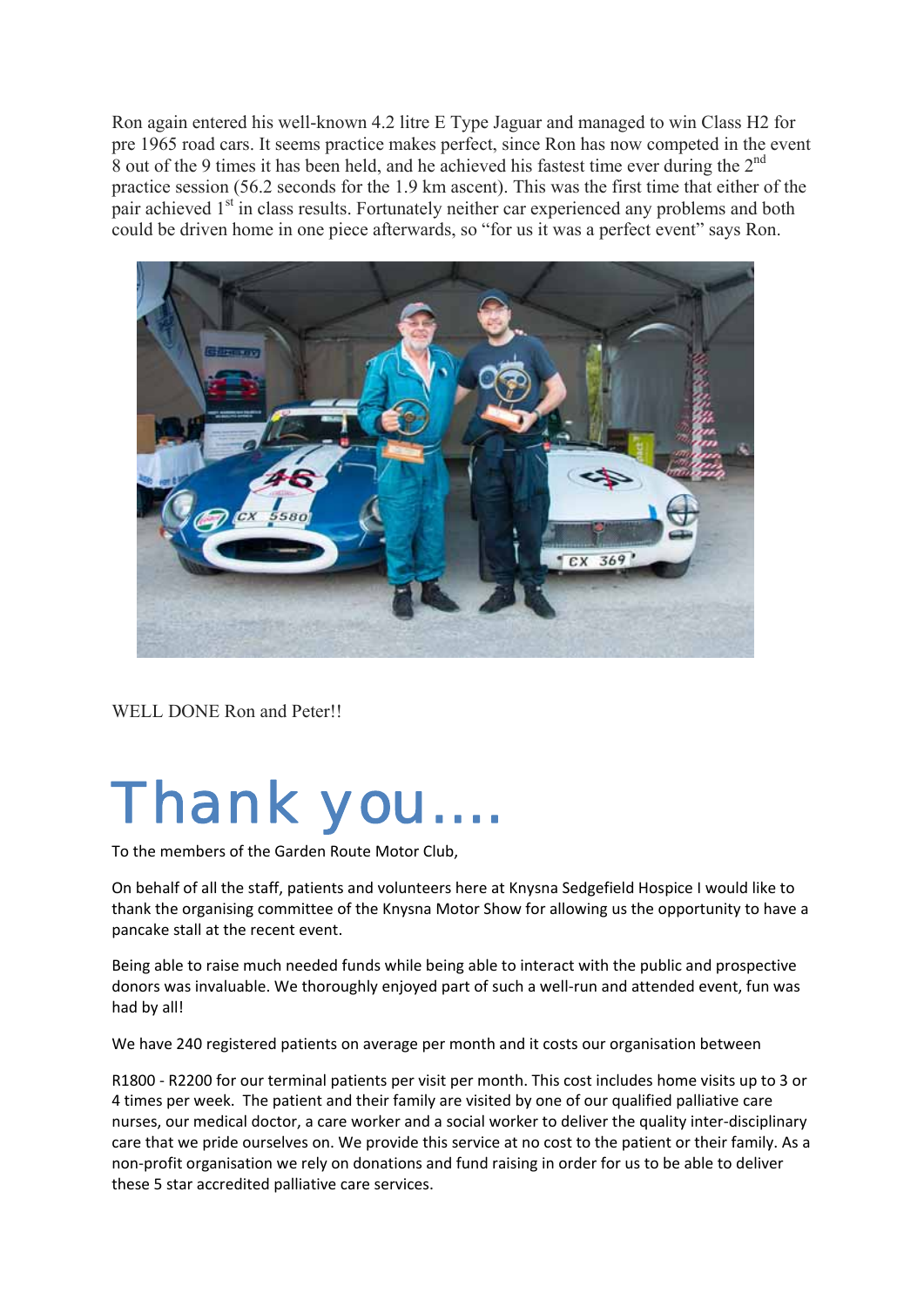Thank you for your ongoing loyalty to Knysna Sedgefield Hospice, it is so greatly appreciated! Kind regards,

Ashleigh Smith (Public Relations Officer and Marketing Liaison Officer

# *Knysna Sedgefield Hospice*

# *Thank you….*

Once again I would like to say a very big thank you to you and the Garden Route Motor Club for allowing KAWS to collect at your recent Knysna Motor Show. We raised an amazing R7,403.40 in just 4 hours! We were worried that the rise in entry fees would affect our collection, but people were very generous and still gave us some generous donations.

I must congratulate you and your team on the wonderful organization and fantastic atmosphere on the day. Everyone was relaxed and really enjoying themselves and the field was laid out in a very orderly and navigable manner. I hope that you all had a great day and that you also raised lots of money!

Looking forward to next year

Warm regards Cathie Garner Fundraiser: KAWS

#### **KNYSNA MOTOR SHOW EARLY MORNING SET-UP**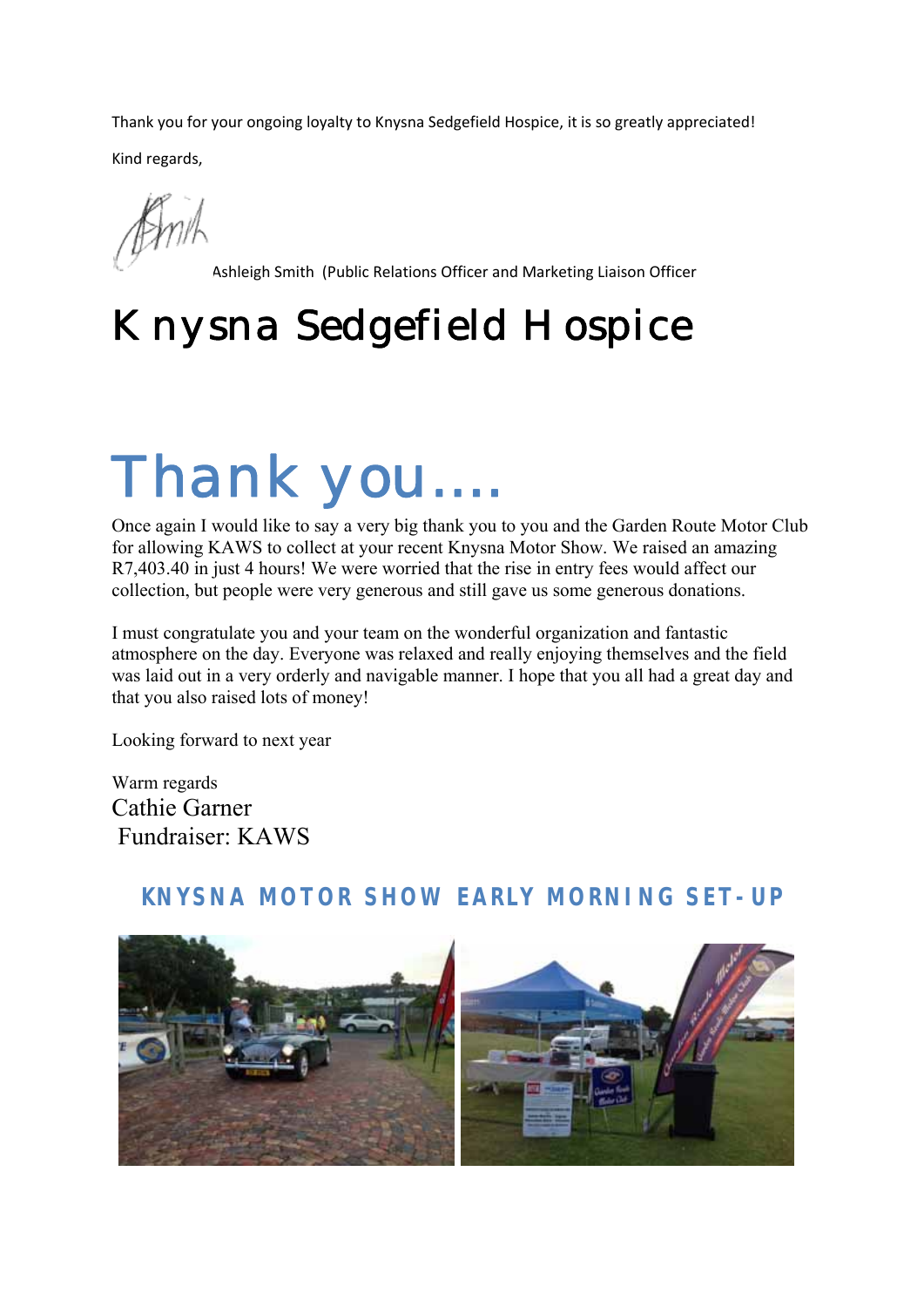





**A special Thank You to our Chairman Peter Pretorius and our committee members for all your dedication and hard work.**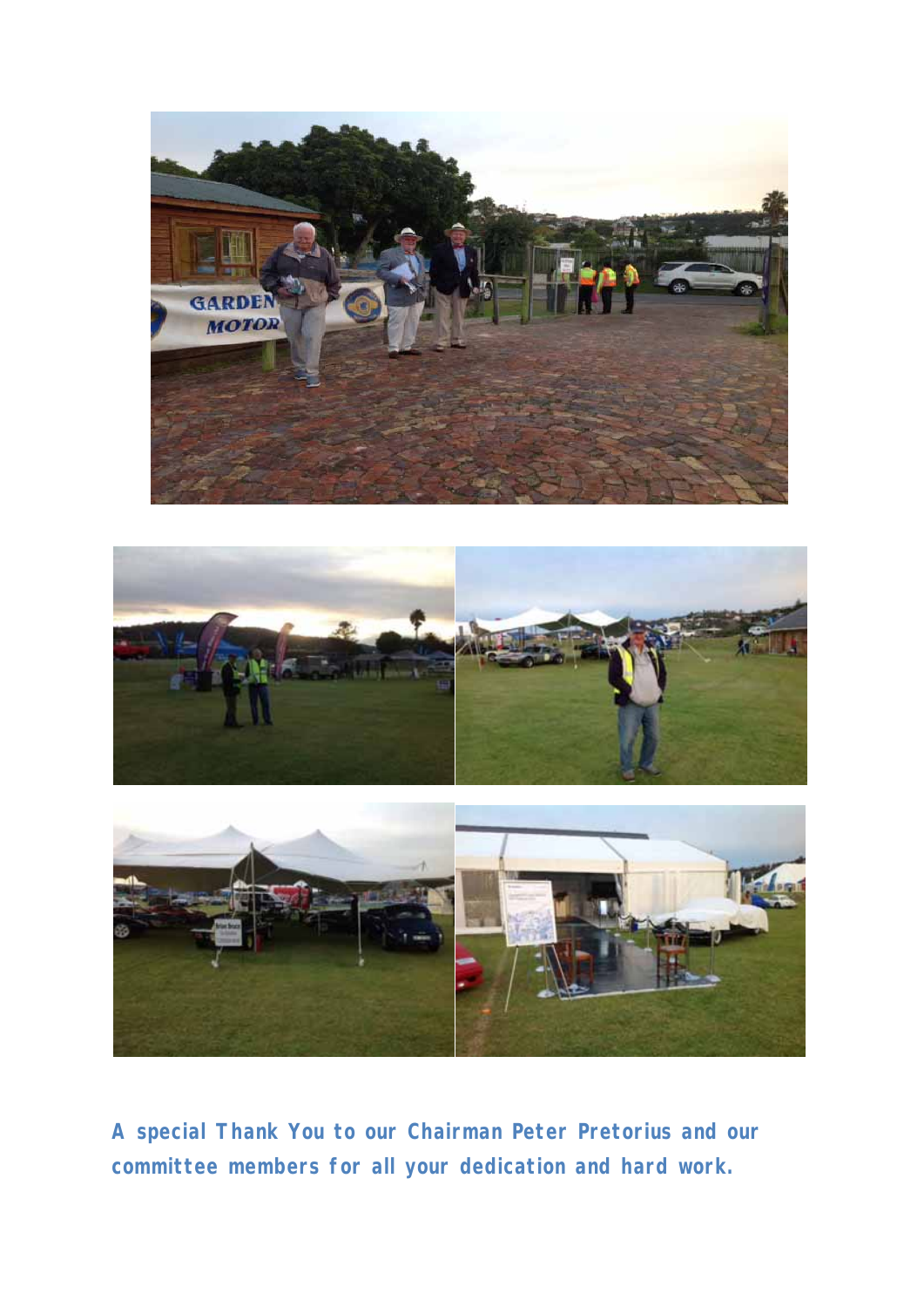

#### Our Website address is www.grmc.co.za

### To get on to our Facebook page Google Facebook and go to "gardenroutemc

#### **CONTACTS**

| Peter<br>Pretorius | Chairman/Knysna<br><b>Motor Show Organiser</b> | 082 321 4724 | peterp@afrihost.co.za        |
|--------------------|------------------------------------------------|--------------|------------------------------|
| Peter Turner       | Treasurer                                      | 082 586 4827 | turnerjp@mweb.co.za          |
| Brian Gibson       | Member                                         | 082 467 2145 | gibbo@mweb.co.za             |
| Sheridan           | Dating Officer                                 | 044 343 2047 | sedgecars@gmail.com          |
| Renfield           |                                                |              |                              |
| Ann Griffiths      | Membership database                            |              |                              |
|                    | /SAVVA                                         | 079 716 3132 | anngriffiths@iafrica.com     |
|                    | membership                                     |              |                              |
| Cedric Parker      | SAVVA liaison/Motor Show                       |              |                              |
|                    |                                                | 082 907 2799 | aparker@iafrica.com          |
|                    | Newsletter/Member                              |              |                              |
| Sylvia Harvey      | Communications                                 | 082 958 2498 | sylvia.vintagerose@gmail.com |
| Jill Morse         | Secretary                                      | 074 474 8368 | petermorse101@hotmail.co.uk  |